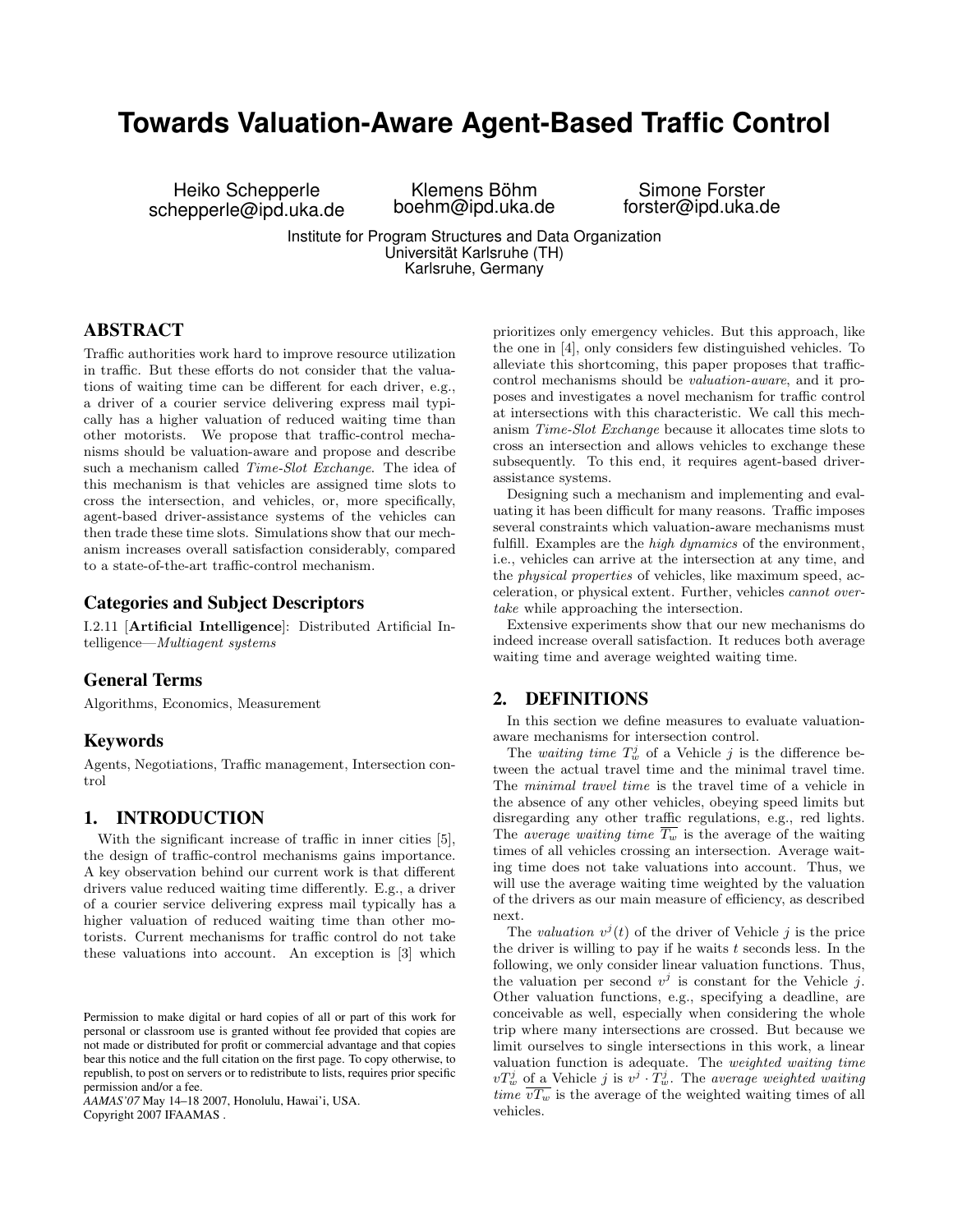Drivers with high valuations have a stronger influence on average weighted waiting time than drivers with low ones. The average weighted waiting time decreases if the waiting time of vehicle with a low valuation increases by the reduction of the waiting time of a vehicle with a high valuation.

Let  $b^j$  be the *budget* of the driver of Vehicle j. The *utility*  $u^j$  of the driver of Vehicle j is the difference between his budget and his weighted waiting time. The *total utility*  $U$  is the sum of the utilities of all drivers. This definition of utility assumes that every driver has the same valuation for money. We do not distinguish between 'rich' and 'poor' drivers with different willingness to spend money. Thus, the unit of both weighted waiting time and utility is the currency unit in use. Maximizing total utility is equivalent to minimizing average weighted waiting time, as long as money is paid among vehicle agents only. This is true for the mechanism described here, but not for any mechanism that is conceivable. Our goal is to minimize average weighted waiting time.

# 3. AGENT-BASED TRAFFIC CONTROL

Valuation-aware mechanisms need an infrastructure which allows to negotiate time slots. Because there should not be any distractions of the driver while driving, the negotiations have to be executed autonomously. To accomplish this, we use agent technology. Agents can interact autonomously with other agents to achieve their goals. This requires vehicles equipped with a platform providing a standardized interface. By offering communication features and access to vehicle sensor data, this interface allows to implement vehicle agents. A vehicle agent in turn may be part of or may communicate with a driver-assistance system.

There already exist platforms with communication features, e.g., the system described in [4] allows buses and trams to inform traffic lights about their arrival at an intersection. For some valuation-aware mechanisms, communication between vehicle agents is not sufficient. In particular, there should be a specific instance at an intersection administering the assignment of time slots to vehicles. Thus, there must be an agent corresponding to an intersection. We call this agent intersection agent in the following. It represents the interest of traffic planners. The vehicle agents, in contrast, are configured by their drivers and therefore share their goals.

Note that the vehicle agent does not have to do the driving of the vehicle autonomously, but this is an option. Our approach works both if the vehicle agent solely informs the driver, and if it takes control of the vehicle, as with adaptive cruise-control systems (ACC, [1]).

# 4. MECHANISMS

In the following we describe two mechanisms for traffic control at intersections, FIFO and Time-Slot Exchange (TSE). FIFO has been proposed in [2]. TSE in turn is our new valuation-aware mechanism. We describe FIFO here because it is the yardstick for our evaluations of TSE.

#### 4.1 FIFO

With *FIFO*, agents of vehicles approaching the intersection request a time slot from the intersection agent. The intersection agent answers the requests in the order of arrival, hence the name FIFO. If the intersection is still free, the intersection agent confirms any time slot requested. Otherwise, it offers the vehicle agent the earliest possible time slot after the requested one. We prohibit vehicles approaching the intersection to overtake. Thus, the time slots of vehicles queuing from one direction are always in increasing order.

### 4.2 Time-Slot Exchange

The time slot received from the intersection agent, e.g., based on FIFO, might mean that the vehicle has to wait a relatively long time to cross the intersection (or, more specifically, that the driver of the vehicle deems this waiting time relatively long). To improve the situation, we propose TSE. TSE can complement FIFO.

Idea. A vehicle agent which is not satisfied with the time slot it currently holds can request an exchange of time slots. If successful, the requesting vehicle must pay and obtains an earlier time slot. The exchange partner in return receives the time slot of the vehicle of the requesting agent and the pay.

Exchange Agent. To ease the finding of exchange partners and to ensure the constraints defined in the following, we introduce the exchange agent. It is the component within our architecture that actually brokers requests for time-slot exchanges. Its goal is to accomplish as many exchanges as possible. The intersection agent in turn 'only' avoids overbooking, i.e., vehicles having time slots for intersecting lanes at the same time. When a vehicle initiates an exchange, it specifies the time slot currently held, the earliest time slot that is feasible, the price it is willing to pay for each second of reduced waiting time and the lane it will use to cross the intersection. 'Earliest time slot feasible' is the earliest time slot when the vehicle can cross the intersection without violating the speed limit.

Intersection Agent. As soon as the exchange agent receives an exchange request, it asks the intersection agent for a list of vehicles which are candidates for an exchange (*list of candidates*). A vehicle is a candidate if the following holds: First, the time slot of a candidate is between the earliest time slot feasible for the initiating vehicle agent and the time slot it currently holds. Second, after an exchange, time slots must not conflict with other reservations.

Contacting Vehicle Agents. The exchange agent goes through the list of candidates and notifies them about the offer – one after the other. The candidate in turn compares the price per second offered with its own valuation of waiting-time reduction. Only if the offer exceeds the valuation, the vehicle agent agrees to the exchange.

Conditions. The willingness of the candidate to exchange time slots is a necessary but not sufficient condition for the functioning of the mechanism. To preclude that vehicles not involved in an exchange are harmed we also require: (a) the time slot of the vehicle driving in front is earlier than the time slot a vehicle receives from an exchange, and (b) if the vehicle driving behind already holds a time slot, this time slot must be later than the time slot received from an exchange. The exchange agent is responsible to ensure these conditions for both vehicles participating in the exchange. If the exchange partner agrees, and both conditions are fulfilled for both vehicle agents, the exchange is executed.

Note that these conditions are a strong restriction. They limit the possible exchanges significantly. We adhere to these conditions anyhow because user acceptance is likely to be low if an exchange may harm vehicles not directly involved in it.